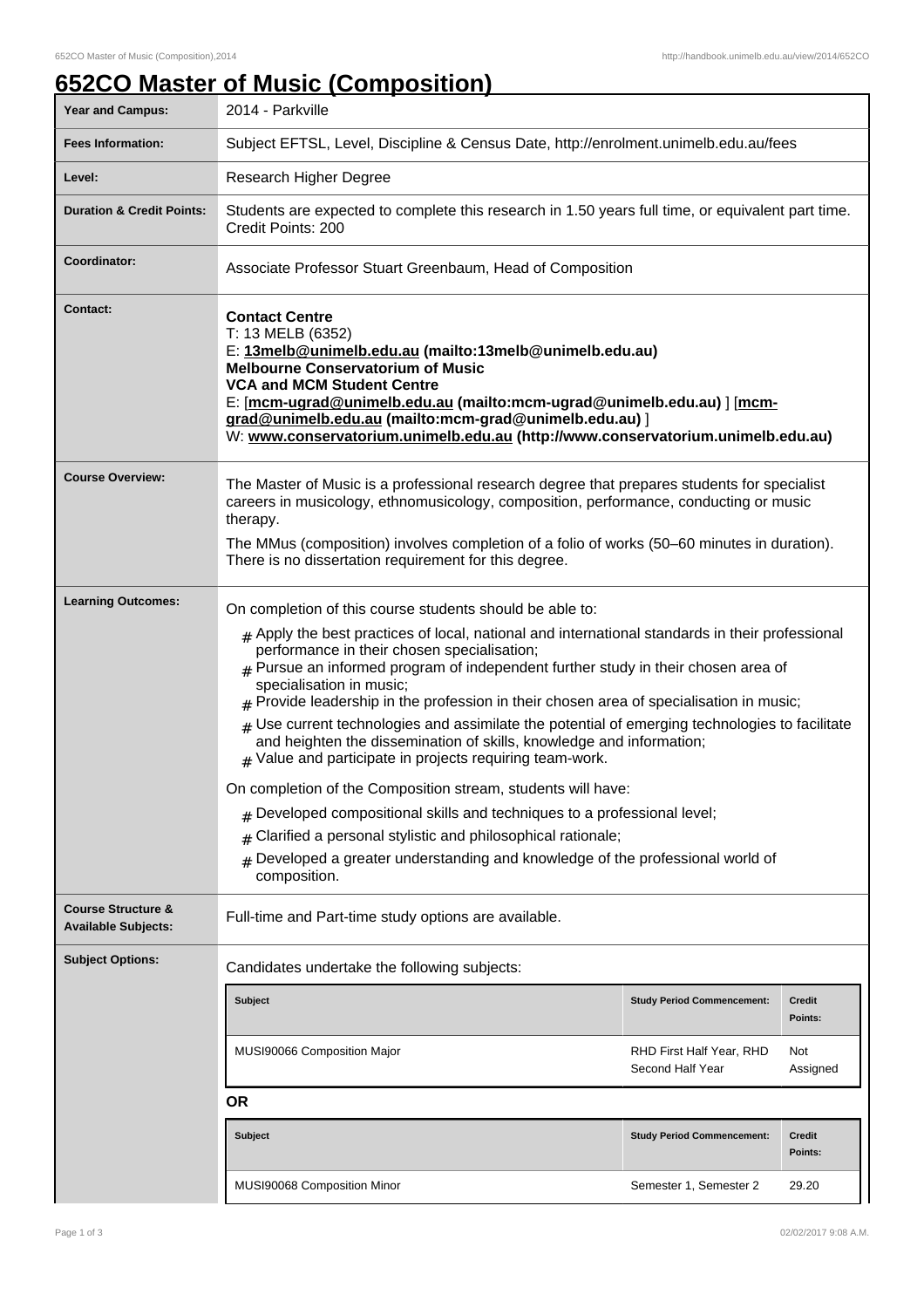|                                                   | MUSI90071 Minor Thesis-Composition/Performance                                                                                                                                                                                                                                                                                                                                                                                                                                                                                                                                                          | Not offered 2014                  | 18.75                    |  |  |
|---------------------------------------------------|---------------------------------------------------------------------------------------------------------------------------------------------------------------------------------------------------------------------------------------------------------------------------------------------------------------------------------------------------------------------------------------------------------------------------------------------------------------------------------------------------------------------------------------------------------------------------------------------------------|-----------------------------------|--------------------------|--|--|
|                                                   | Seminars are undertaken across three semesters.                                                                                                                                                                                                                                                                                                                                                                                                                                                                                                                                                         |                                   |                          |  |  |
|                                                   | <b>Subject</b>                                                                                                                                                                                                                                                                                                                                                                                                                                                                                                                                                                                          | <b>Study Period Commencement:</b> | <b>Credit</b><br>Points: |  |  |
|                                                   | MUSI90092 Postgraduate Seminar                                                                                                                                                                                                                                                                                                                                                                                                                                                                                                                                                                          | Semester 1, Semester 2            | 4.20                     |  |  |
|                                                   | MUSI90067 Composition Seminar                                                                                                                                                                                                                                                                                                                                                                                                                                                                                                                                                                           | Semester 1, Semester 2            | 4.20                     |  |  |
| <b>Entry Requirements:</b>                        | To be accepted into the Master of Music, students should normally have a Bachelor of Music<br>(Honours) degree in composition, or equivalent, with a final result of first-class honours or high<br>second-class honours. Successful applicants will typically be embarking upon a professional<br>career as a composer.                                                                                                                                                                                                                                                                                |                                   |                          |  |  |
|                                                   | <b>Application Procedure</b>                                                                                                                                                                                                                                                                                                                                                                                                                                                                                                                                                                            |                                   |                          |  |  |
|                                                   | Further details regarding how tp apply are available via the Melbourne Conservatorium<br>of Music website: http://www.conservatorium.unimelb.edu.au/mmus (http://<br>www.conservatorium.unimelb.edu.au/mmus)                                                                                                                                                                                                                                                                                                                                                                                            |                                   |                          |  |  |
|                                                   | Students are encouraged to provide as much detailed information in support of their application<br>as possible and to discuss their application with a member of the Academic Staff prior to<br>submission.                                                                                                                                                                                                                                                                                                                                                                                             |                                   |                          |  |  |
|                                                   | Certified transcripts of academic records at any tertiary institution other than The University of<br>Melbourne must be forwarded with the application. If the transcript is not in English, a certified<br>translation must also be provided.                                                                                                                                                                                                                                                                                                                                                          |                                   |                          |  |  |
|                                                   | <b>Composition Folio</b>                                                                                                                                                                                                                                                                                                                                                                                                                                                                                                                                                                                |                                   |                          |  |  |
|                                                   | Applicants for the Composition stream are required to submit a selection of original music with<br>their application. This should comprise two or three representative works only, at least one of<br>which should be a sustained work of over 10 minutes duration. It should include at least one<br>notated, bound score and at least one work written in the last 2 years. Recordings of MIDI<br>versions are acceptable, however it is advisable to submit at least one example of a live or<br>studio performance. All recordings, including electro-acoustic works, should be submitted on<br>CD. |                                   |                          |  |  |
|                                                   | Applicants should also include a list of works composed (including instrumentation, duration,<br>and date), together with a list of any publications (scores & recordings), performances and<br>broadcasts to date.                                                                                                                                                                                                                                                                                                                                                                                     |                                   |                          |  |  |
|                                                   | <b>Evidence of Scholarly Ability</b>                                                                                                                                                                                                                                                                                                                                                                                                                                                                                                                                                                    |                                   |                          |  |  |
|                                                   | Applicants intending to undetake the Minor Thesis option are required to submit a copy of their<br>Honours dissertation or a substantial piece of scholarly writing with their application.                                                                                                                                                                                                                                                                                                                                                                                                             |                                   |                          |  |  |
|                                                   | <b>Evidence of research ability</b>                                                                                                                                                                                                                                                                                                                                                                                                                                                                                                                                                                     |                                   |                          |  |  |
|                                                   | Applicants are normally required to have completed a research project, component, subject<br>or group of subjects that accounts for at least 25% of their work (i.e. Honours year), or 25%<br>of one year accumulated over the length of a Masters course, and which has, or have, been<br>conducted, and assessed, individually. Research carried out in groups should at least have<br>been graded individually. This project, component, or subject(s) may include:                                                                                                                                  |                                   |                          |  |  |
|                                                   | (a) any obviously research oriented project, subject or sustained piece of scholarly writing<br>conducted for assessment, such as small theses, research essays, long essays, or studios;<br>AND/OR                                                                                                                                                                                                                                                                                                                                                                                                     |                                   |                          |  |  |
|                                                   | (b) any less-obviously research subjects, including practice-based subjects such as<br>performance or fieldwork, where there is also scholastic rigor as documented in a sustained<br>piece of writing analogous to (a); AND/OR                                                                                                                                                                                                                                                                                                                                                                         |                                   |                          |  |  |
|                                                   | (c) any subjects directed at the formation of research skills, such as methodology and<br>reasoning, such as scientific reasoning, or legal reasoning, where a sustained piece of writing<br>has also been produced.                                                                                                                                                                                                                                                                                                                                                                                    |                                   |                          |  |  |
| <b>Core Participation</b><br><b>Requirements:</b> | It is University policy to take all reasonable steps to minimise the impact of disability upon<br>academic study, and reasonable adjustments will be made to enhance a student's participation<br>in the University's programs. Students who feel their disability will impact on meeting the                                                                                                                                                                                                                                                                                                           |                                   |                          |  |  |